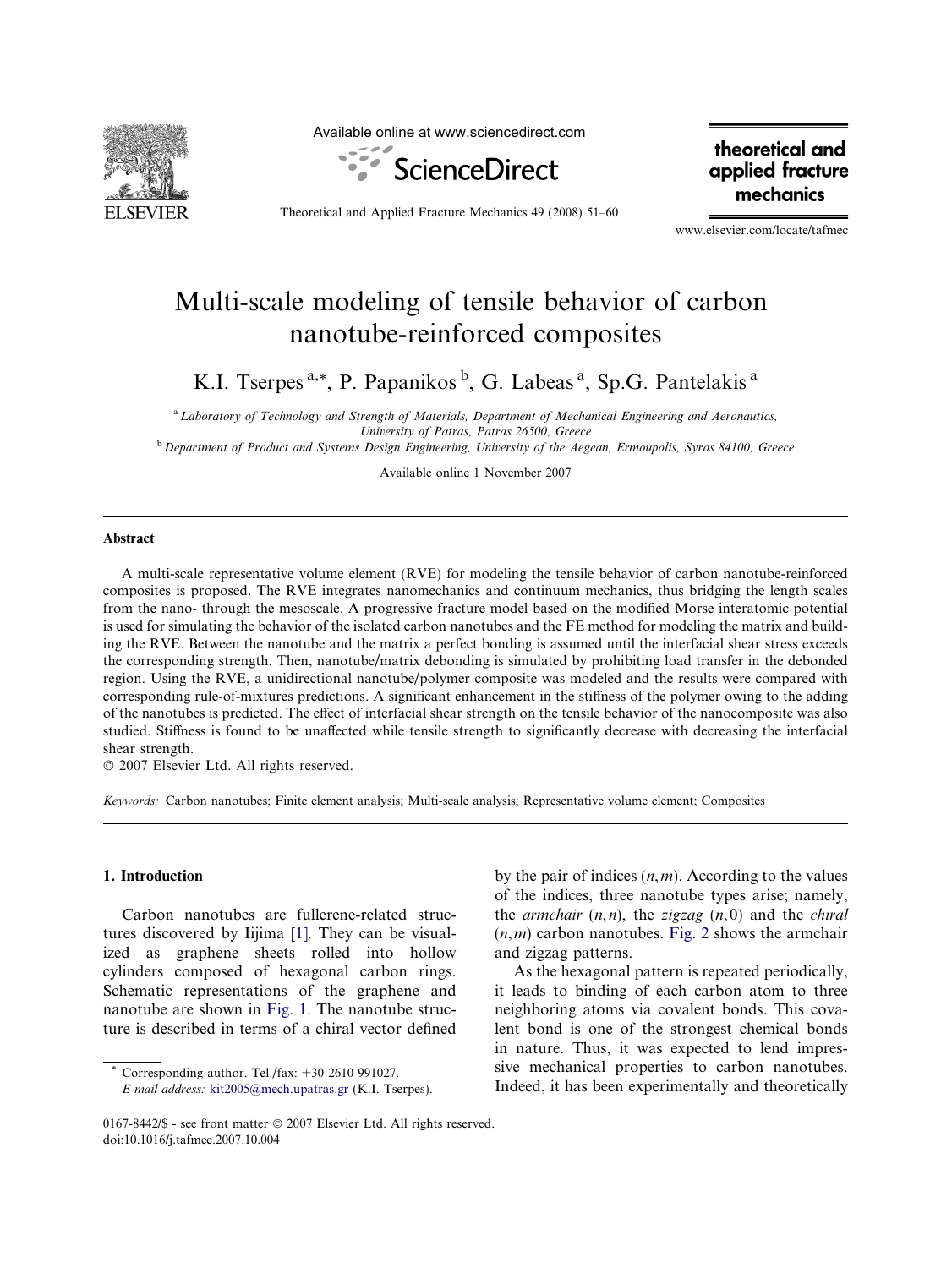<span id="page-1-0"></span>

Fig. 1. Schematic representations of (a) graphene and (b) carbon nanotube.



Fig. 2. Armchair and zigzag nanotube patterns.

confirmed by several studies reported in the last decade that carbon nanotubes possess extraordinary mechanical properties (elastic modulus higher than 1 TPa, tensile strength in the range of 150 GPa, elastic strain up to 5% and failure strain up to 20%).

Combining extraordinary mechanical properties and fiber-like structure, carbon nanotubes offer unique potential for reinforcing polymers either as replacements of conventional fibers or as fillers to enhance the properties of the existed advanced composites. Qian et al. [\[2\]](#page-9-0) have demonstrated that with only 1% (by weight) of carbon nanotubes added in a matrix material, the stiffness of a resulting composite film can increase between 36% and 42% and the tensile strength by 25%. Recently, Yokozeki et al. [\[3\]](#page-9-0) observed a clear retardation in matrix cracking onset and accumulation in composite laminates filled with carbon nanotubes.

Before establishing carbon nanotubes as mechanical reinforcements, many aspects remain to be addressed. The most important of them is to determine the bulk mechanical properties of carbon nanotube-reinforced composites; initially by assuming pristine aligned and uniformly dispersed nanotubes and afterwards, by considering possible defects in nanotube's structure, random orientation and non-uniform dispersion of reinforcing nanotubes. At present, since experimentation at the nanoscale is still evolving, the only available tool for accomplishing this task is modeling. However, due to the enormous differences in scales involved in the correlation of macroscopic properties  $(10^{-3}$ – $10^{0}$  m) with the physical mechanisms of the nanotubes  $(10^{-9} \text{ m})$ , different modeling levels need to be integrated. This can be achieved only by multi-scale approaches combining atomistic with continuum methods. So far, very few research efforts have been placed in this field. In the following paragraph, a brief description of the most representative works is given.

Li and Chou [\[4\]](#page-9-0) reported a multi-scale modeling of the compressive behavior of carbon nanotube/ polymer composites. They modeled the nanotube at the atomistic scale and analyzed the matrix deformation using the continuum FE method. The van der Waals interactions between carbon atoms and the finite element nodes of the matrix were simulated using truss rods. Computed results are in the form stress contours in the polymer matrix as well as variation of buckling force with regard to nanotube diameter and length. The approach of Li and Chou [\[4\]](#page-9-0) is much localized and although may give very useful information regarding the interfacial load transfer between the nanotube and the matrix cannot be used for simulating the behavior of nanocomposites. Shi et al. [\[5\]](#page-9-0) presented a hybrid atomistic/continuum mechanics method to study the deformation and fracture behavior of carbon nanotubes embedded in composites. The method is based on a representative unit cell divided into three distinct regions analyzed using an atomistic potential, a continuum method based on the Cachy–Born rule and a micromechanics method, respectively. Reported results are in the form of defect nucleation within the nanotube. The behavior of the unit cell was not examined. Odegard and coworkers [\[6,7\]](#page-9-0) developed an equivalent-continuum modeling method for simulating large amorphous organic-based materials such as polymers, carbon nanotubes and polymer nanocomposites. This method consists of three steps; namely, the establishment of an representative volume element (RVE) of the molecular and effective-continuum model, the establishment of a constitutive relationship for the effective-continuum model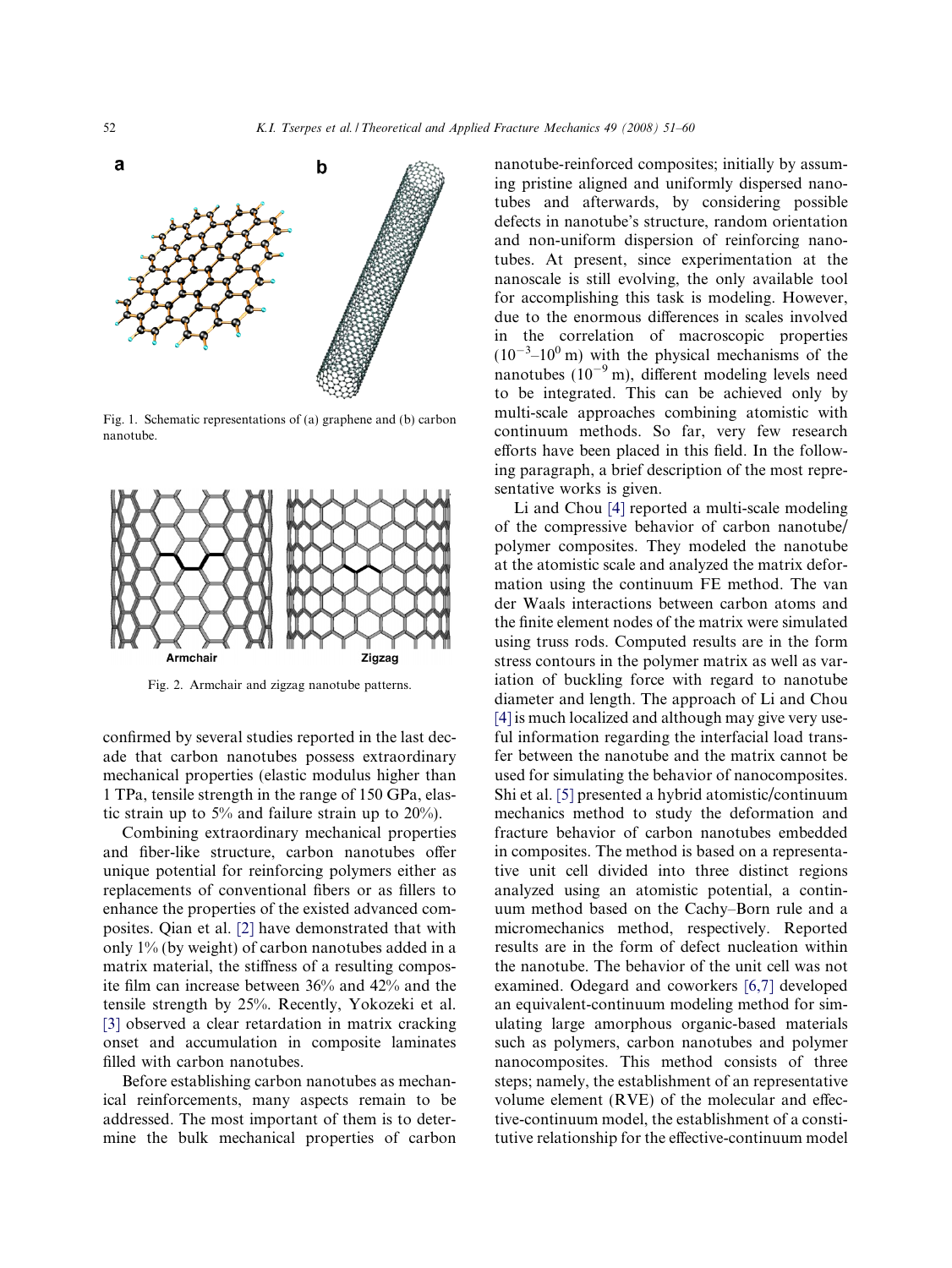and the equation of the potential energies of deformation for identical boundary conditions. Contrary to the previous two approaches, the researchers have computed the effective elastic moduli of nanocomposites as functions of specific reinforcement characteristics. The main drawback of the equivalent-continuum method is the involvement of complicated analyses part of which may be needed to reproduce if specific features of the materials change.

From the above short overview, it is obvious that there is still a need for developing flexible multiscale approaches that will efficiently consider the nanotube behavior at the nanoscale being at the same time able to model carbon nanotube-reinforced composites at the meso- or the microscale. In this paper, an attempt is made to develop such approach.

### 2. The multi-scale RVE

The proposed multi-scale approach is based on a multi-scale FE-based RVE, which is used as a building block to assemble the composite. The RVE is synthesized in two distinct steps; initially, the behavior of the isolated nanotube is simulated and then, the nanotube is inserted into the matrix to form the RVE. The synthesis of the RVE is shown in Fig. 3. Each of the steps is described in the following sections.

## 2.1. Behavior of isolated carbon nanotubes

In all cases where continuum methods have been used to analyze carbon nanotubes embedded in an elastic medium, a linear behavior of the reinforcements has been assumed. This assumption leads to accurate predictions only in cases where very small nanotube deformations take place. Therefore, all these methods cannot be used for modeling the mechanical behavior of the composites. In the present work, the tensile behavior of the isolated armchair and zigzag carbon nanotubes is simulated using the progressive fracture model developed in Ref. [\[8\].](#page-9-0) The concept of the model is based on the assumption that carbon nanotubes, when loaded, behave like space-frame structures. The bonds between carbon atoms are considered as load-carrying members while carbon atoms as joints of the members. The FE method is used to analyze the nanotube structure and the modified Morse interatomic potential [\[9\]](#page-9-0) to describe the non-linear behavior of the C–C bonds (see Fig. 4).



Fig. 3. Synthesis of the RVE.

#### 2.1.1. The modified Morse potential

There are two types of interatomic potentials: pairwise and many-body. The major difference between them lies in the consideration of nonbonded interactions by many-body potentials. In general, many-body potentials are in advantage over pairwise ones especially in cases where the molecular systems sustain large deformations. In such cases, large deviations of the atoms from the equilibrium occur, imposing multiple large nonbonded interactions with their nearest neighbors, which must be taken into account. However, for



Fig. 4. Interaction between C–C bonds.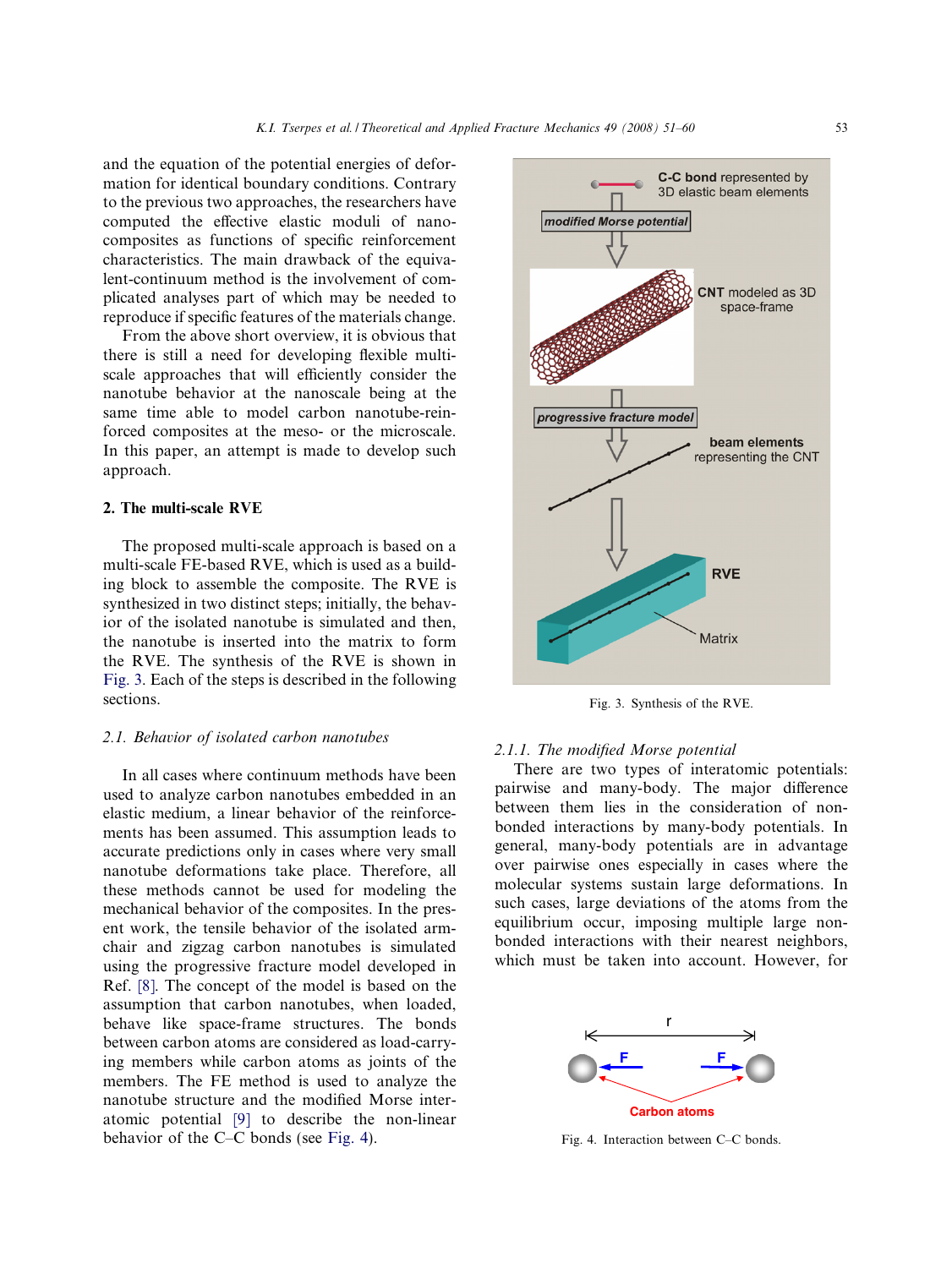<span id="page-3-0"></span>restricting the pair potential to nearest neighbors, many-body potentials introduce a cut-off function, which has found to cause strange features in the resulted force–strain curve. Belytschko et al. [\[9\]](#page-9-0) found that in the Brenner many-body potential [\[10\]](#page-9-0) the cut-off function causes a dramatic increase in the interatomic force (like a camelback) at the inflection point, which affects fracture behavior of the bond, and consequently of the nanotube, even when it is shifted to 100% strain.

The decision to use the modified Morse potential in the present work was strongly enforced by its simplicity over many-body potentials and its adaptability with the FE method. To date, the modified Morse potential has been adequately applied in a number of cases where there are large deviations from equilibrium due to the presence of large strains. Belytschko et al. [\[9\]](#page-9-0) applied the potential for simulating fracture of carbon nanotubes subjected to axial tension, Xiao et al. [\[11\]](#page-9-0) for predicting the mechanical properties of carbon nanotubes and Sun and Zhao [\[12\]](#page-9-0) for predicting stiffness and strength of single-walled carbon nanotubes.

According to the modified Morse potential, the potential energy of the nanotube system is expressed as

$$
E = E_{\text{stretch}} + E_{\text{angle}},\tag{1}
$$

$$
E_{\text{stretch}} = D_e \{ 1 - e^{-\beta(r - r_0)} \}^2 - 1 \}, \tag{2}
$$

$$
E_{\text{angle}} = \frac{1}{2}k_{\theta}(\theta - \theta_0)^2[1 + k_{\text{scatic}}(\theta - \theta_0)^4]
$$
 (3)

where  $E_{\text{stretch}}$  is the bond energy due to bond stretching and  $E_{\text{bend}}$  the bond energy due to bond angle-bending, r is the current bond length and  $\theta$ is the current angle of the adjacent bond. The parameters of the potential are [\[9\]](#page-9-0)

$$
r_0 = 1.421 \times 10^{-10} \text{ m}, \quad D_e = 6.03105 \times 10^{-19} \text{ N m},
$$
  
\n $\beta = 2.625 \times 10^{10} \text{ m}^{-1}, \quad \theta_0 = 2.094 \text{ rad},$   
\n $k_\theta = 0.9 \times 10^{-18} \text{ N m/rad}^2, k_{\text{sc}\text{xtic}} = 0.754 \text{ rad}^{-4}$ 

This is the usual Morse potential except that the bond angle-bending energy has been added and the parameters have been slightly modified by Belytschko et al. [\[9\]](#page-9-0) so that it corresponds with the Brenner potential [\[10\]](#page-9-0) for strains below 10%. As bond stretching dominates nanotube fracture and the effect of angle-bending potential is very small, only the bond stretching potential is considered.

By differentiating Eq. (2), the stretching force of atomic bonds is obtained in the molecular forcefield as

$$
F = 2\beta D_e (1 - e^{-\beta(r - r_0)}) e^{-\beta(r - r_0)}
$$
\n(4)

Fig. 5 plots the relationship between force  $F$  and bond strain  $\varepsilon$  for the C–C bonds. The strain of the bond is defined by  $\varepsilon_b = (r - r_0)/r_0$ . As may be seen, the force–strain relation is highly non-linear at the attraction region especially at large strains. The inflection point (peak force) occurs at 19% strain. The repulsive force  $(\epsilon_b < 0)$  increases rapidly as the bond length shortens from the equilibrium length with less non-linearity than the attractive force.

#### 2.1.2. FE analysis of carbon nanotubes

In the FE model, the exact atomic structure of the nanotube is modeled. The C–C bond is represented using 3D elastic beam elements (ANSYS BEAM4 elements [\[13\]](#page-9-0)) with solid circular cross-sectional area. The non-linear behavior of the C–C bonds, as described by the interatomic potential, is assigned to the beam elements using the stepwise procedure of progressive fracture modeling briefly described in the following lines. Initially, the stiffness of the beam elements is evaluated from the initial slope of the force–strain curve of the modified Morse potential (Fig. 5) using the element's cross-sectional area  $A_{\rm b} = \pi D_{\rm b}^2/4$  ( $D_{\rm b}$  is the bond diameter corresponding to nanotube thickness  $t_n$  which is equal to 0.34 nm). The initial stiffness is 1.33 TPa. The nanotube is loaded by an incremental displacement at one of each ends with the other end being fully constrained (see [Fig. 6\)](#page-4-0). Zero transverse displacement is applied to the loading end in order to prevent nanotube buckling at high loads. At each load step, the stiffness of each element is set equal to  $F/A_b\varepsilon_b$ , where  $\varepsilon_b$  is the



Fig. 5. The force–strain curve of the modified Morse potential.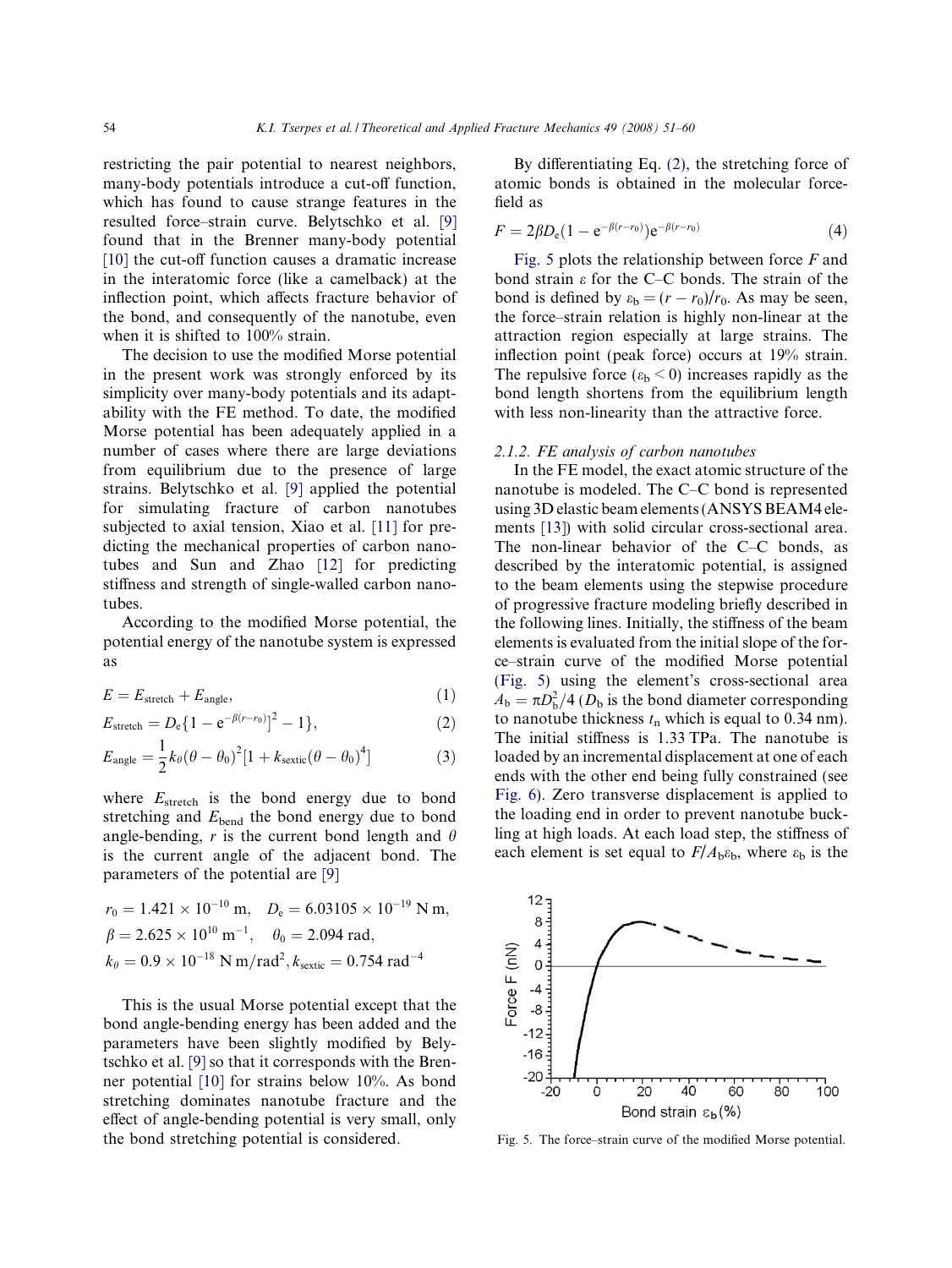<span id="page-4-0"></span>

Fig. 6. Nanotube under tension.

axial strain of the element as evaluated from the FE model and  $F$  is the interatomic force computed from Eq. [\(4\).](#page-3-0) This calculation of stiffness is accomplished until the inflection strain of the interatomic potential. When the axial strain  $\varepsilon_b$  of a bond reaches the inflection strain (19%), its stiffness is suddenly degraded  $(10^{-6}$  of the initial value) and the bond is disabled from carrying load.

The accuracy of progressive fracture modeling procedure depends on the number of load steps chosen. In order to maximize the accuracy of computational results, in each case, the displacement increment was chosen from convergence tests in which the convergence criterion was set equal to 2% of the failure stress. Thereby, if between two sequential displacement increments a difference smaller than the 2% was achieved in the computed failure stress, the larger displacement increment was finally adopted for the analysis.

## 2.1.3. 'Generalized' stress–strain curves of carbon nanotubes

From the first few analyses conducted it was found that

$$
E_n A_n \sim D_n \tag{5}
$$

where  $E_n A_n$  is nanotube's tensile rigidity given by  $E_n$  $A_n = P/\varepsilon_n$ ; P is the reaction force,  $A_n$  is the nanotube's cross-sectional area and  $D_n$  is the nanotube mean diameter. The above analogy is demonstrated in Fig. 7a and b for two sets of armchair and zigzag nanotubes. Since  $A_n$  is a linear relation of  $D_n(A_n = \pi D_n t_n)$ , the stress is kept constant. Therefore, for each type of nanotubes the tensile stress– strain curves are the same. The 'generalized' stress–strain curves of the armchair and zigzag nanotubes are shown in [Fig. 8.](#page-5-0) In these curves, the extraordinary mechanical properties of carbon nanotubes are revealed.

By fitting the data of the curves using third-order polynomials, the following relations between the nanotube stress and strain are obtained

$$
\sigma_{n} = 5958.5\varepsilon_{n}^{3} - 4769.4\varepsilon_{n}^{2} + 1334.7\varepsilon_{n}
$$
  
(armchair nanotubes)  

$$
\sigma_{n} = 2909.8\varepsilon_{n}^{3} - 4995.6\varepsilon_{n}^{2} + 1364.9\varepsilon_{n}
$$
  
(zigzag nanotubes) (7)

From Eqs. (6) and (7), the stiffness of the nanotubes is simply derived as a function of strain

$$
E_n = 5958.5\varepsilon_n^2 - 4769.4\varepsilon_n + 1334.7
$$
  
(armchair nanotubes) (8)  

$$
E_n = 2909.8\varepsilon_n^2 - 4995.6\varepsilon_n + 1364.9
$$
  
(zigzag nanotubes) (9)

Using Eqs.  $(8)$  and  $(9)$  in a similar manner Eq.  $(4)$ was used to simulate the behavior of the C–C



Fig. 7. Nanotube's tensile rigidity as a function of strain for (a) armchair and (b) zigzag nanotubes.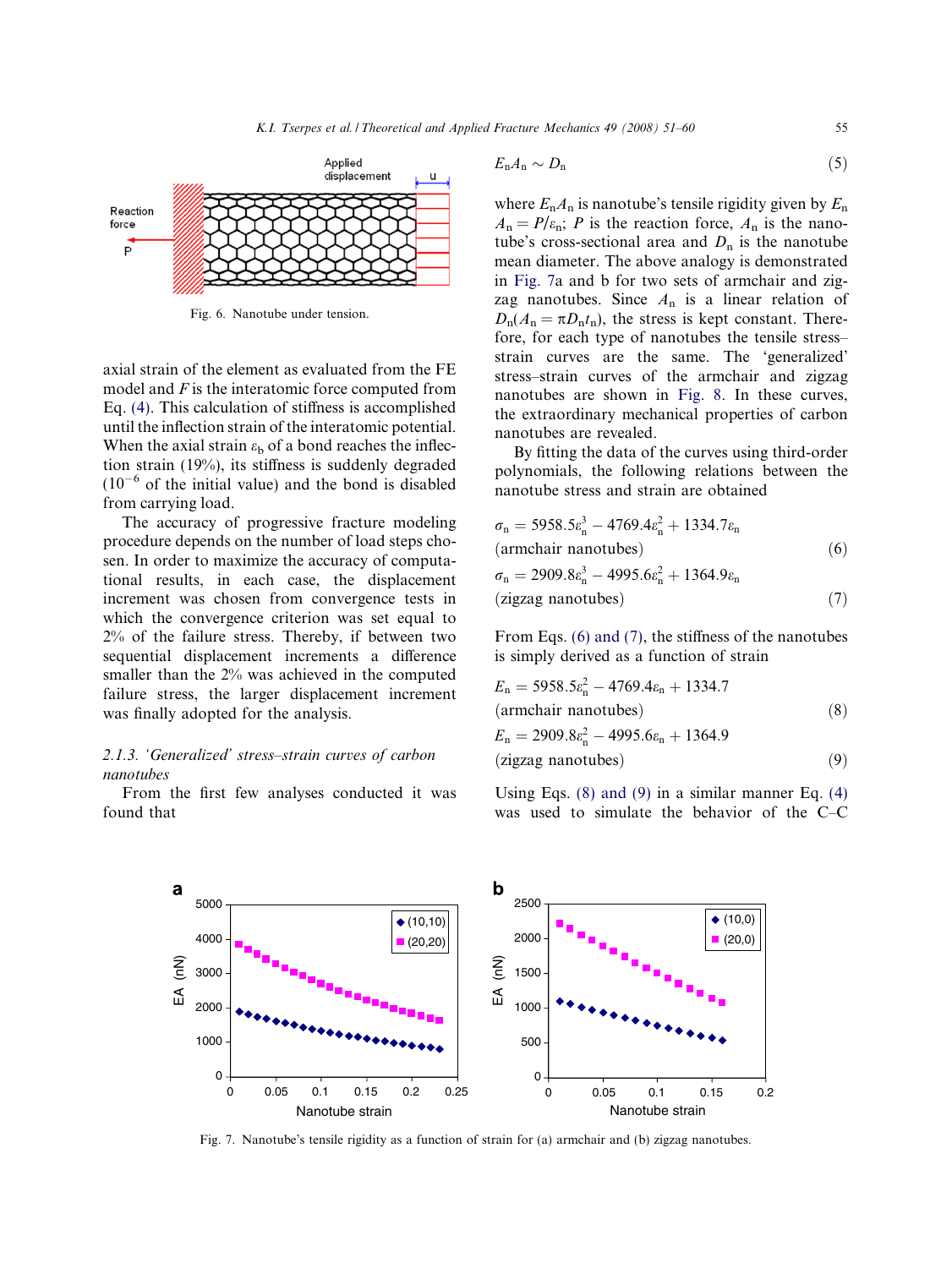<span id="page-5-0"></span>

Fig. 8. Generalized stress–strain curves for the armchair and zigzag nanotubes.

bonds, the tensile behavior of nanotubes is modeled in terms of varying stiffness.

#### 2.2. Building the RVE

The RVE is a rectangular solid whose entire volume is taken up by the matrix. In order to reduce the computational effort and make the RVE more versatile, instead of modeling the nanotube as a solid or hollow cylinder, it is superimposed to the matrix as can be seen in Fig. 9a. 3D isotropic solid elements are used for modeling the matrix while the nanotube is represented by 3D elastic beam elements created by binding the nodes of the matrix. As in the present study implementation was done in the ANSYS commercial FE code, the 3D SOLID45 and BEAM4 elements were, respectively, used. For the beam elements, a hollow circular cross-sectional area was adopted. The behavior of the beam elements is described by means of Eqs. [\(8\) and \(9\).](#page-4-0)

## 2.2.1. Verification of the RVE and effect of mesh density

Since RVE is destined to be used as a building block for modeling carbon nanotube-reinforced composites, it is very important to comprise a coarse mesh in order to reduce the computational effort required for the analysis of the assembled composite. A parametric study has been conducted to assess the effect of mesh density and select the optimum mesh giving accurate numerical results in the minimum computational time. As a reference for the study, the effective axial modulus (1.3255) evaluated by Chen and Liu [\[14\]](#page-9-0) for a similar RVE was used. The data of the comparison case are

Nanotube stiffness:

 $E_n = 1$  TPa,  $v = 0.3$  Matrix:  $E_m = 0.1$  TPa,  $v = 0.3$ 

Nanotube volume fraction:

 $V_{fNT} = 3.617\%$  Nanotube thickness:  $t_n = 0.4$  nm

Table 1 summarizes the computed results predicted using a conventional personal computer Pentium 4 CPU 3.2 GHz for different mesh densities. The values of the effective transverse modulus  $E<sub>v</sub>$  have been also added for thoroughness of the study. The RVE was loaded in axial tension and its effective axial modulus was computed as

Table 1 RVE's effective elastic moduli for different mesh densities

| Number of elements | $E_{\rm y}/E_m$ | $E_v/E_m$ | Elapsed time (sec) |
|--------------------|-----------------|-----------|--------------------|
| 259400             | 1.329           | 1.050     | 13200              |
| 32500              | 1.329           | 1.051     | 145                |
| 5050               | 1.329           | 1.051     | 12                 |
| 425                | 1.330           | 1.056     |                    |
| 30                 | 1337            | 1.073     |                    |



Fig. 9. (a) Reinforcement and (b) FE mesh of the RVE.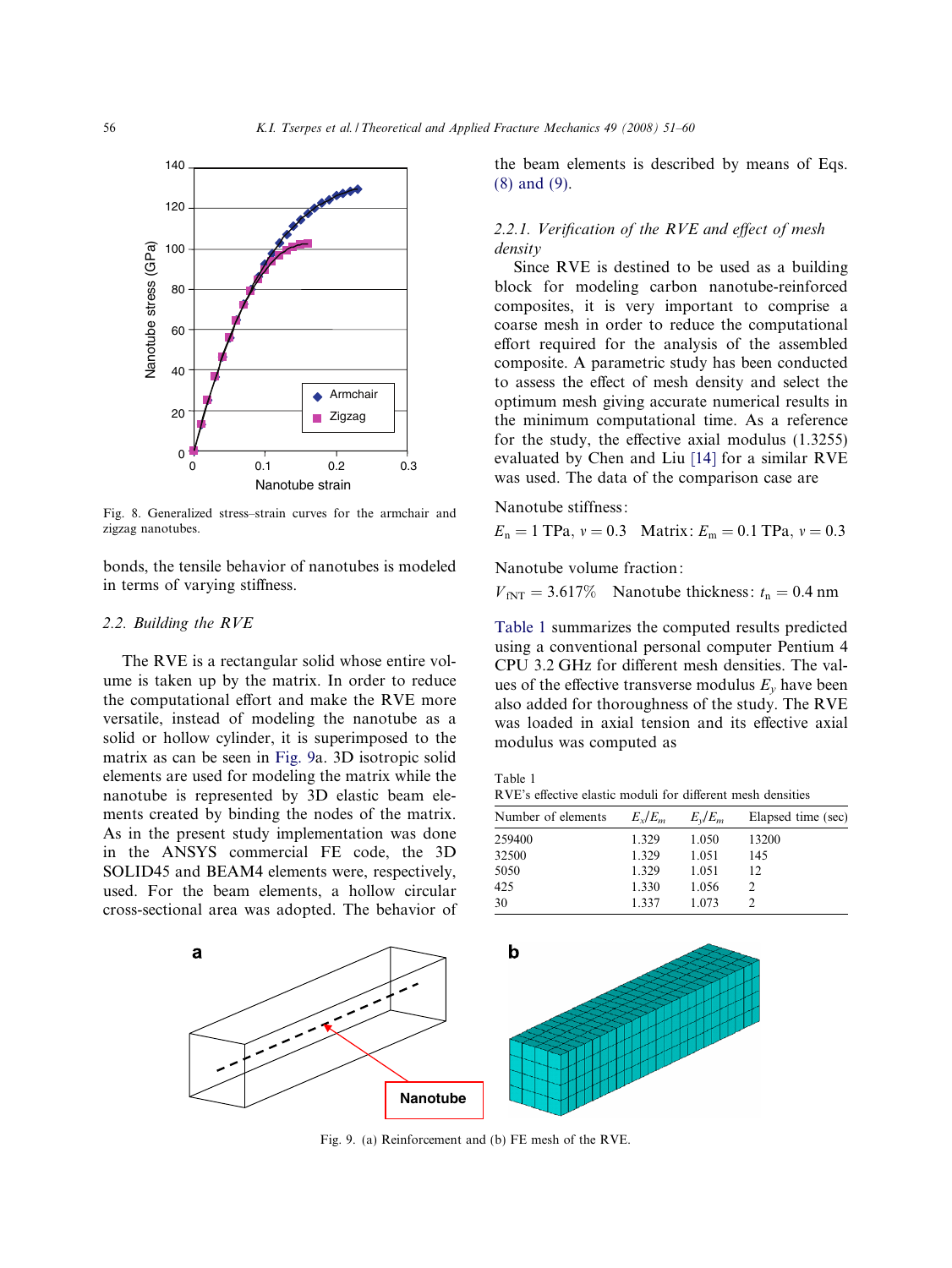<span id="page-6-0"></span>
$$
E_x = \frac{F_x L}{u_x A} \tag{10}
$$

where  $u_x$  is the displacement applied at one end,  $F_x$ is the total reaction force at the opposite end,  $L$  is the length of the RVE and  $\vec{A}$  is the sum of the nanotube and matrix areas.

Between the predicted value of the effective axial stiffness (1.329) and the value reported by Chen and Liu [\[14\]](#page-9-0) (1.326) a very good agreement is obtained, thus verifying the RVE proposed herein. Regarding the effect of mesh density on the computed effective elastic moduli, the results show that it is minor and only in coarse meshes comprising less than 100 elements the predicted values start to diverge. Based on the above, we conclude that the mesh comprising 425 elements (see [Fig. 9](#page-5-0)b) can be safely adopted. Note that the choice of Chen and Liu [\[14\]](#page-9-0) to model the carbon nanotube as a hollow cylinder resulted in a mesh comprising almost 4500 elements, which is more than ten times the current mesh.

### 2.3. Nanotube/matrix debonding

Fundamental to the reinforcing effectiveness are the interfacial characteristics between the nanotube and the matrix. Upon this issue, a considerable



Fig. 10. The free-body diagram of the beam representing the nanotube.

number of works have been reported lately. However, in all cases the interfacial characteristics have been studied independently without being associated with the mechanical properties of the composite. In the RVE proposed herein, simulation of nanotube/matrix debonding is incorporated. As carbon nanotubes are represented by beam elements, the interfacial shear stress cannot be computed directly. To overcome this obstacle, we employed a shear-lag approach described in the following paragraph.

Consider one of the beam elements representing the nanotube in the RVE. The element lies between nodes 1 and 2 and is under axial tension. Its



Fig. 11. Comparison between the predicted tensile stress–strain curves for the nanocomposite specimens and the results from the rule-of-mixtures: (a) armchair nanotube reinforcement and (b) zigzag nanotube reinforcement.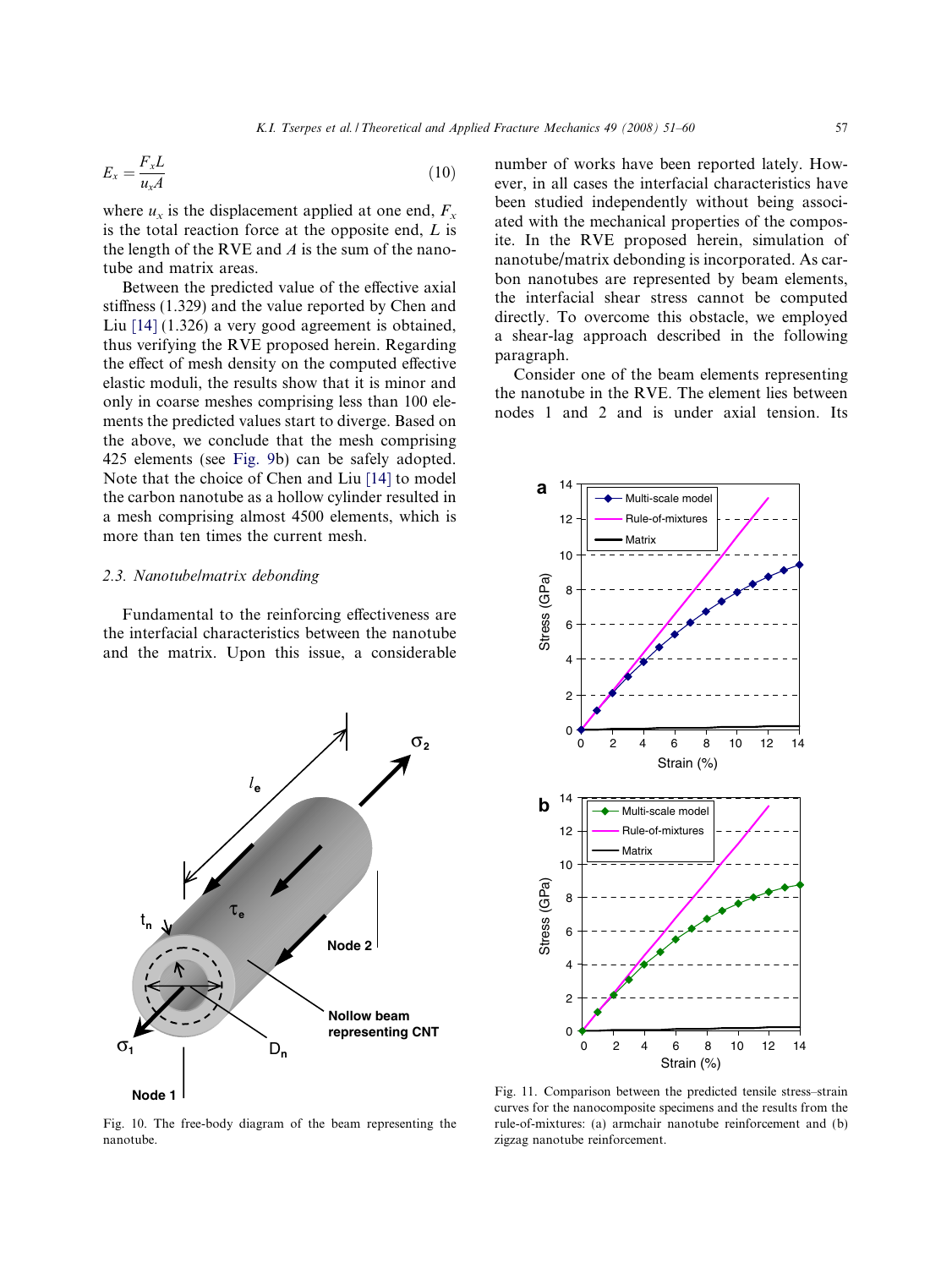<span id="page-7-0"></span>

Fig. 12. Predicted tensile stress–strain curves for the nanocomposite for various interfacial shear strengths and nanotube volume fractions. The reinforcing nanotubes and values of  $V_{fNT}$  are indicated in the graphs.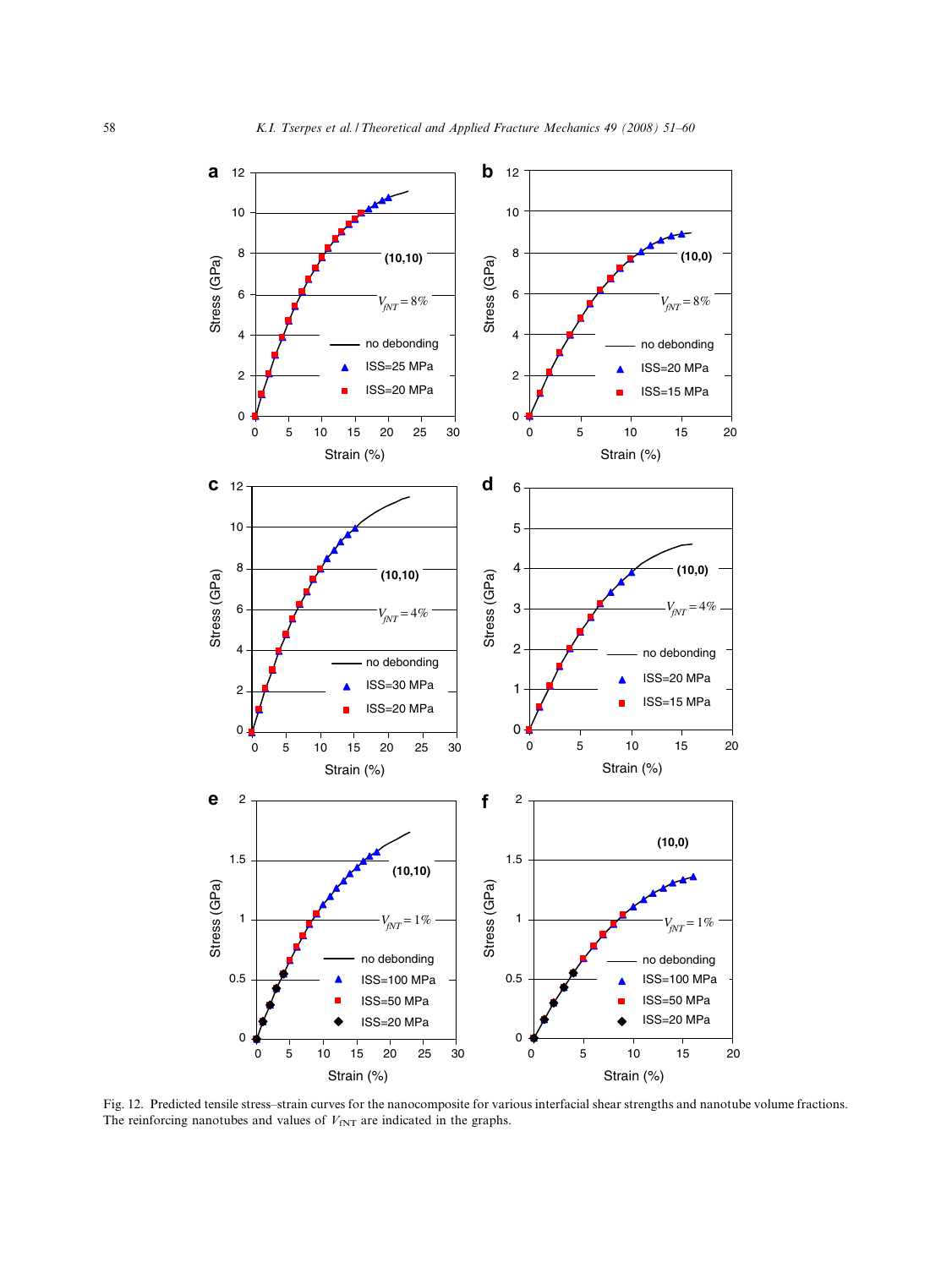free-body diagram is shown in [Fig. 10.](#page-6-0) From the FE analysis, the normal stresses  $\sigma_1$  and  $\sigma_2$  at nodes 1 and 2, respectively, are computed. If we assume constant shear stress  $\tau_e$  along the element, then the equilibrium imposes

$$
|\sigma_1 - \sigma_2| A_n = \tau_e \pi (D_n + t_n) l_e \tag{11}
$$

where  $D_n + t_n$  is the outer nanotube diameter (beam) and  $l_e$  is the beam's length. From Eq. (11) we solve for  $\tau_e$  and compare this value to the interfacial shear strength (ISS). If  $\tau_e \geq$  ISS, the interface has failed leading to load-carrying disability of the specific element, which is modeled by assigning to it a very small stiffness. The above procedure is repeated at each load step.

#### 3. Nanocomposite under tension

A unidirectional nanotube/polymer composite was modeled by stacking the RVE in a  $3 \times 3 \times 3$  figure. The armchair  $(10, 10)$  and zigzag  $(10, 0)$  nanotubes spanning the length of the matrix were used as reinforcements. The nanotube volume fraction is 8%. The nanocomposite specimen was subjected to axial tension by fully constraining the nodes of the one end and applying an incremental displacement at the nodes of other.

For a composite under uniaxial loading, the dependence of elastic modulus on the nanotube volume fraction can be estimated by the rule-of-mixtures. Under constant strain conditions, the longitudinal elastic modulus of the composite  $E_C$ is given by

$$
E_{\rm C} = E_{\rm NT} V_{\rm fNT} + E_{\rm M} V_{\rm fM} \tag{12}
$$

where  $E_{NT}$  and  $E_M$  are the longitudinal elastic moduli of the nanotube and the matrix, respectively, and  $V_{fM}$  are the matrix volume fraction. For  $V_{fNT} = 8\%,$  $E_{\text{NT}} = 1.33$  TPa and  $E_M = 2$  GPa we get  $E_C =$ 108.24 GPa.

[Fig. 11a](#page-6-0) and b compares the tensile stress–strain curves predicted by the multi-scale model with the results from the rule-of mixtures analysis. A line indicating the stiffness of the polymer was added for comparison reasons. In these initial analyses, no debonding between the nanotube and the polymer was considered. As can be seen, the addition of carbon nanotubes enhanced significantly the stiffness of the matrix. At low strains, the predicted stress–strain curves coincide with the linear behavior given by the rule-of-mixtures. The deviation observed at larger strains is due to the non-linear behavior of carbon nanotubes.

#### 3.1. Effect of interfacial shear strength

The property of nanotube/polymer interface that has been studied the most is the interfacial shear strength (ISS). The studies reported to date agree that the ISS is high but give scattered values. Wagner et al. [\[15\]](#page-9-0) inferred from fragmentation tests that the stress transfer ability of nanotube/polymer interface could be in the order of 500 MPa, an order of magnitude higher than the one of micro carbon fiber composites. More recently, Cooper et al. [\[16\]](#page-9-0) found from pullout experiments that the ISS between a multi-walled carbon nanotube and epoxy ranged from 35 to 375 MPa. Given the uncertainty of ISS value, a parametric study was conducted in order to assess its effect on the tensile behavior of the nanocomposite.

[Fig. 12](#page-7-0)a–f shows the effect of ISS on the tensile behavior of nanocomposites in relation with the nanotube volume fraction. The values of ISS considered ranged from 15 to 100 MPa while the values of  $V_{fNT}$  from 1% to 8%. Whereas the strength decreases significantly with decreasing the ISS, the stiffness of the nanotubes is not influenced. The comparison of the predicted strength for  $ISS = 20 MPa$  is presented in Fig. 13. For the same applied stress, the shear stress is larger for low values of  $V_{fNT}$ . This is due to the higher strain experienced by the nanotube for low values of  $V_{fNT}$ . This results in higher load transfer at the matrix/nanotube interface. Fig. 13 also shows that, for the same ISS, doubling the volume fraction leads to more than two times larger strength.



Fig. 13. Effect of nanotube volume fraction on the nanocomposite's tensile strength (ISS = 20 MPa).